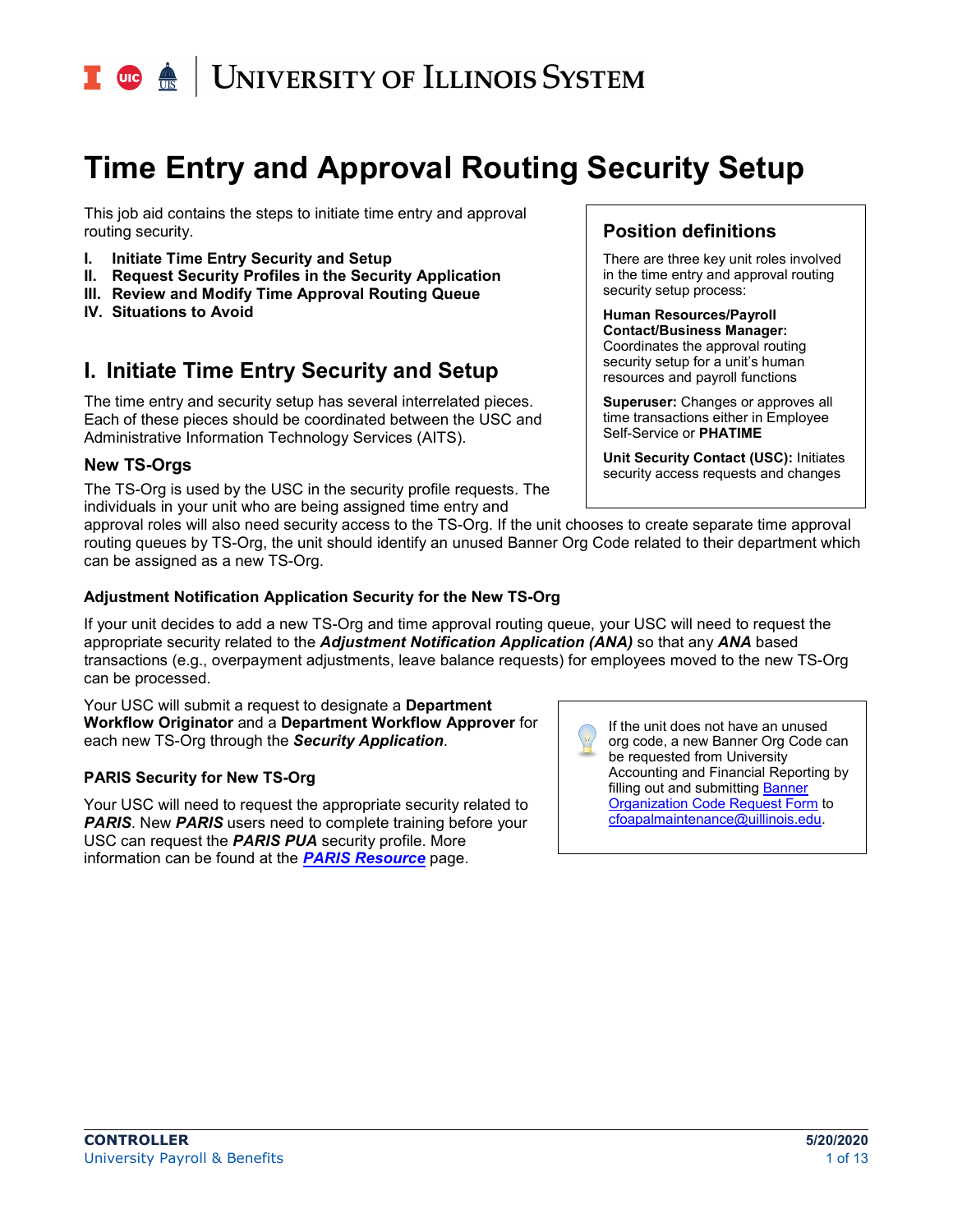T due <u>de</u> **UNIVERSITY OF ILLINOIS SYSTEM** 

### **1. Request Security Profiles in the Security Application**

Before a time entry routing queue is created, the USC submits the security requests for the time entry roles. If the individual is being granted Banner HR access for the first time, the USC must also request the appropriate organization and employee class (e-class) access. The USC submits these security requests through the *Security Application* found on the *[Unit Security Contact \(USC\) Website](https://www.aits.uillinois.edu/access/usc_website)*.

### **1. Login to the Security Application**

|    | 1) Go to https://www.aits.uillinois.edu/access/usc_website. |
|----|-------------------------------------------------------------|
|    | 2) Click the Security Application Login button.             |
| 3) | Type your <b>ID</b> and <b>Password</b> .                   |
|    | 4) Click the Login button.                                  |

### <span id="page-1-0"></span>**2. Initiate an Employee Access Request**

The USC will provide their department information to direct the security profile request to the appropriate university authorization group and the UIN of the employee *(see Figure 24)*.

| 1) | <b>Click Initiate Request.</b>     |
|----|------------------------------------|
| 2) | Select the Campus. (See Figure 24) |
| 3) | Select the <b>College</b> code.    |
| 4) | Select the Department code.        |
| 5) | Type the employee UIN.             |
| 6) | Click the Retrieve button.         |

<span id="page-1-1"></span>

| <b>Access Request Form</b> |                                                                                                                                                                                                                                                                                                                                                       |
|----------------------------|-------------------------------------------------------------------------------------------------------------------------------------------------------------------------------------------------------------------------------------------------------------------------------------------------------------------------------------------------------|
| * denotes a required field |                                                                                                                                                                                                                                                                                                                                                       |
| <b>Request Information</b> |                                                                                                                                                                                                                                                                                                                                                       |
|                            | Please select the appropriate Campus, College and Department, enter the UIN of the user needing access, and click Retrieve. The<br>Campus, College and Departments available are those that the USC is allowed to make requests for and indicate which department made<br>the request. The selected Campus will determine who authorizes the request. |
| * Campus:                  | UIUC - Champaign/Urbana<br>▼                                                                                                                                                                                                                                                                                                                          |
| * College / Department:    | 952<br>КM<br>▼<br>$\overline{\mathbf{v}}$                                                                                                                                                                                                                                                                                                             |
| * UIN:                     | Retrieve                                                                                                                                                                                                                                                                                                                                              |

Figure 24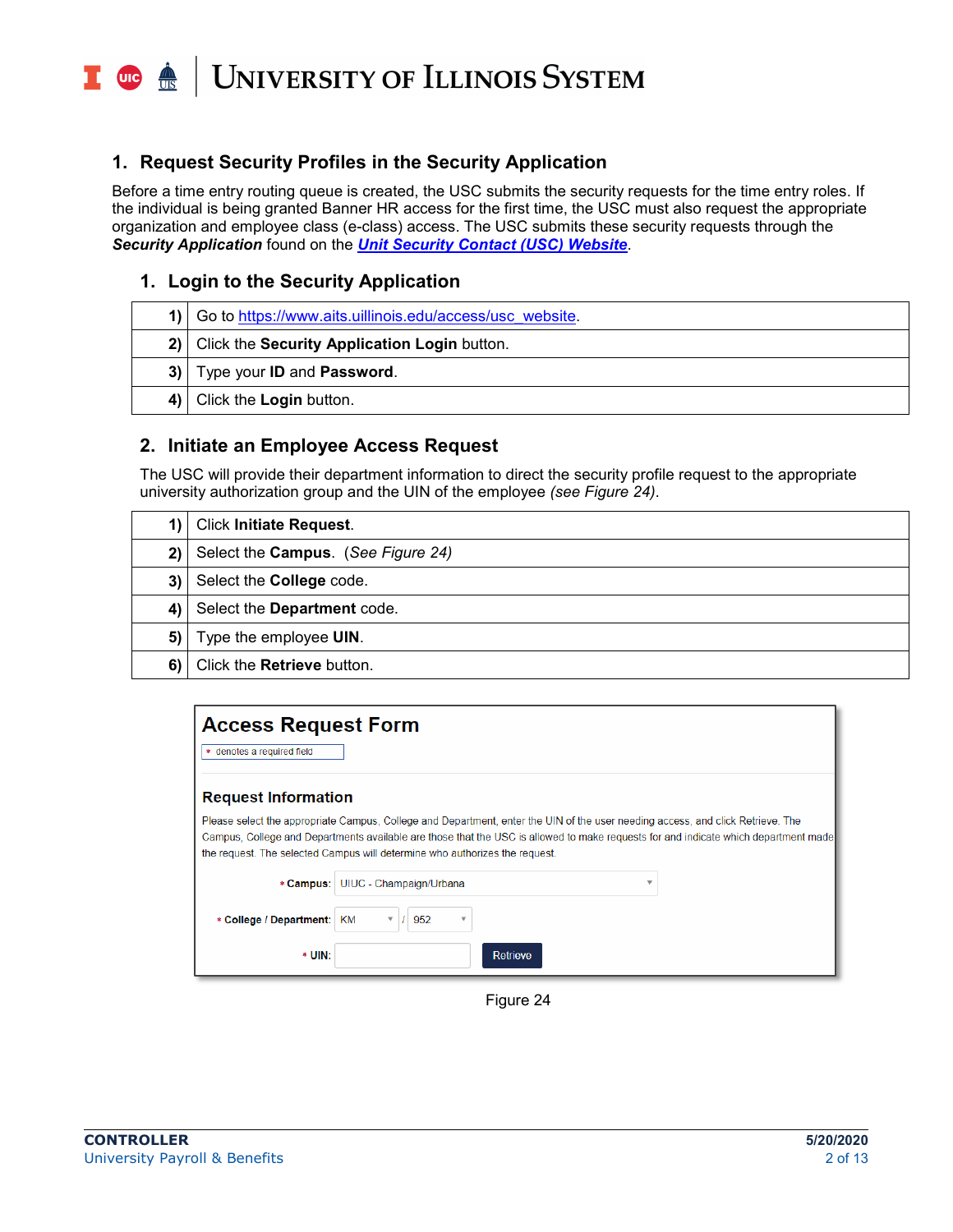## UNIVERSITY OF ILLINOIS SYSTEM T due de

## **3. Review and Complete the Security Compliance Statements**

With every security profile request, the USC must review and complete the security compliance statements *(see Figure 25)*.

| 1) Click Continue.                                                                                                                                                                    |
|---------------------------------------------------------------------------------------------------------------------------------------------------------------------------------------|
| 2) Read the verification message and respond to it as needed to confirm that the department<br>has a signed copy of the Information Security Compliance Form on file. (See Figure 25) |

<span id="page-2-0"></span>

| <b>VERIFICATION</b>                                                                                                                                                                                                                                                                                |  |
|----------------------------------------------------------------------------------------------------------------------------------------------------------------------------------------------------------------------------------------------------------------------------------------------------|--|
| • I have verified a signed copy of the Information Security Compliance Form is on file for the account owner.<br>• I have verified with the account owner's manager/supervisor the access being requested is needed.<br>Select the Confirm button to Continue. Otherwise select the Cancel button. |  |
| <b>Confirm</b><br>Cancel                                                                                                                                                                                                                                                                           |  |



## **4. Request E-class Access**

Before requesting an e-class security profile, the USC needs to determine if the individual needs access to Master e-classes (all e-classes) or Restricted e-classes (certain e-classes i.e. BA, CC, etc). An individual cannot have both Master e-class and Restricted e-class access.

#### **Master E-class Access Request Steps**

| 1) | In the Security Application, in the Security Main Menu, click on the Banner HR-Pay link.            |
|----|-----------------------------------------------------------------------------------------------------|
| 2) | Click the <b>Employee Class Access</b> increment link.                                              |
| 3) | Click Add from the drop down in Action column for Master Employee Class Access. (See<br>Figure 26). |
| 4) | Click either of the two settings (it does not matter which one) in the <b>Settings</b> column.      |
| 5) | Under the Master Access heading, select MASTER with an Action of Add.                               |
| 6) | Click the <b>Save</b> button.                                                                       |
| 7) | Click the View/Submit Request button if finished requesting access for this individual.             |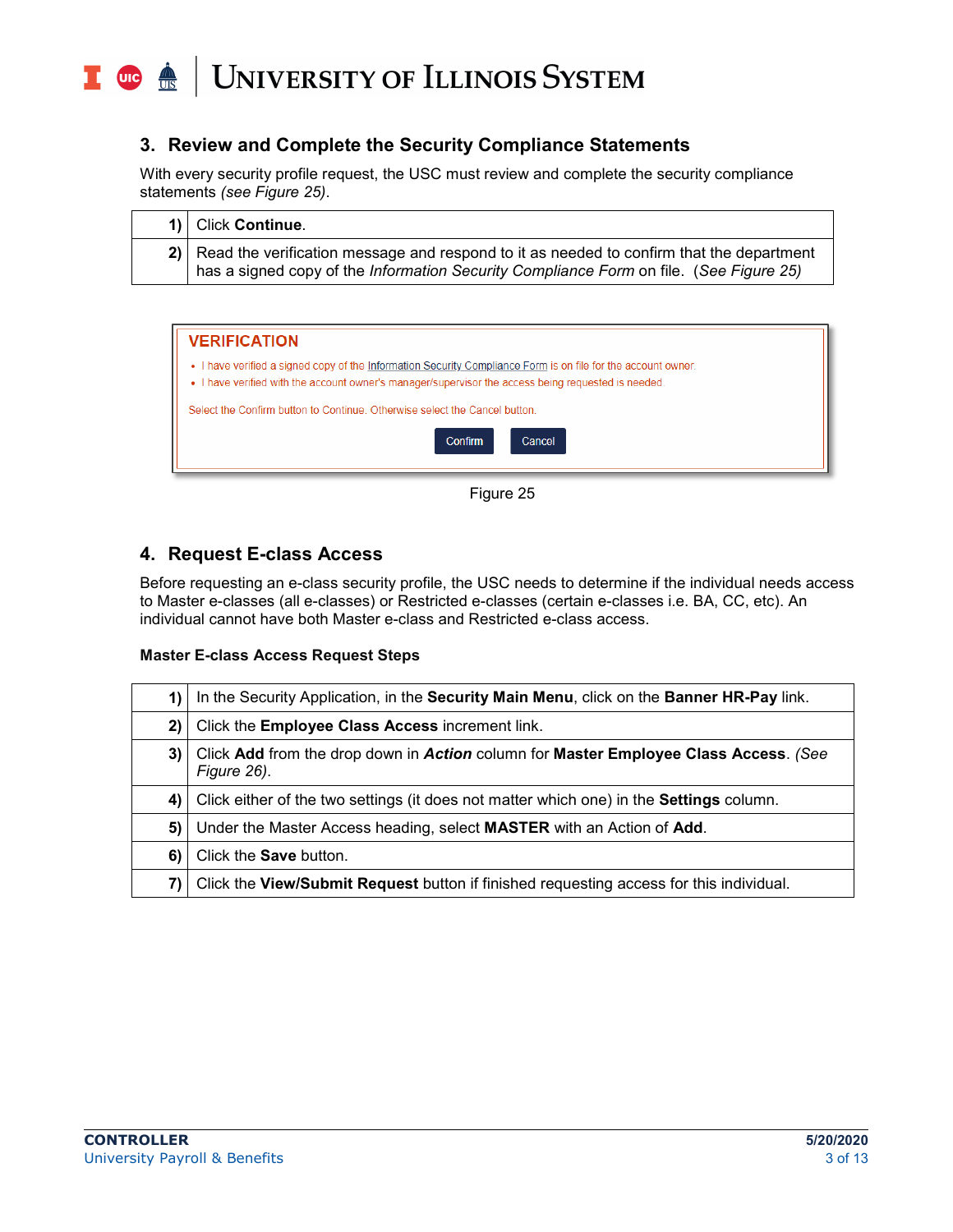## I **the detection of South SCITLE SETTEM**

| <b>Profile Name</b><br>▲<br>Click on the profile name to view<br>profile description | Current<br><b>Access</b> | Action   | <b>Settings</b><br>$*$ = Required                |
|--------------------------------------------------------------------------------------|--------------------------|----------|--------------------------------------------------|
| <b>Employee Class Access</b>                                                         |                          | Add<br>v | <b>Master Access</b><br><b>Restricted Access</b> |
| Showing 1 to 1 of 1 entries                                                          |                          |          |                                                  |



#### **Restricted E-class Access Request Steps**

| 1) | In the Security Application, in the Security Main Menu, click on the Banner HR-Pay link.                                                                     |
|----|--------------------------------------------------------------------------------------------------------------------------------------------------------------|
| 2) | Click the Employee Class Access increment link.                                                                                                              |
| 3) | Click Add from the drop down in the Action column. (See Figure 26)                                                                                           |
| 4) | Click either of the two settings in the <b>Settings</b> column.<br>It does not matter which one you click as both will take you to the same Settings screen. |
| 5) | Under the Restricted Access header, select the appropriate e-class code from the drop<br>down.                                                               |
| 6) | Select Action as Add. (See Figure 27)                                                                                                                        |
| 7) | Click the <b>Save</b> button.                                                                                                                                |
| 8) | If there are additional employee classes to be added, select any additional e-classes from the<br>drop down as needed, with Action as Add.                   |
|    | Click Save after each additional e-class has been added until all e-classes are added.                                                                       |
| 9) | Click the <b>Profiles</b> button when finished adding e-classes.                                                                                             |
|    | Click View/Submit Request button if finished requesting access for this individual.                                                                          |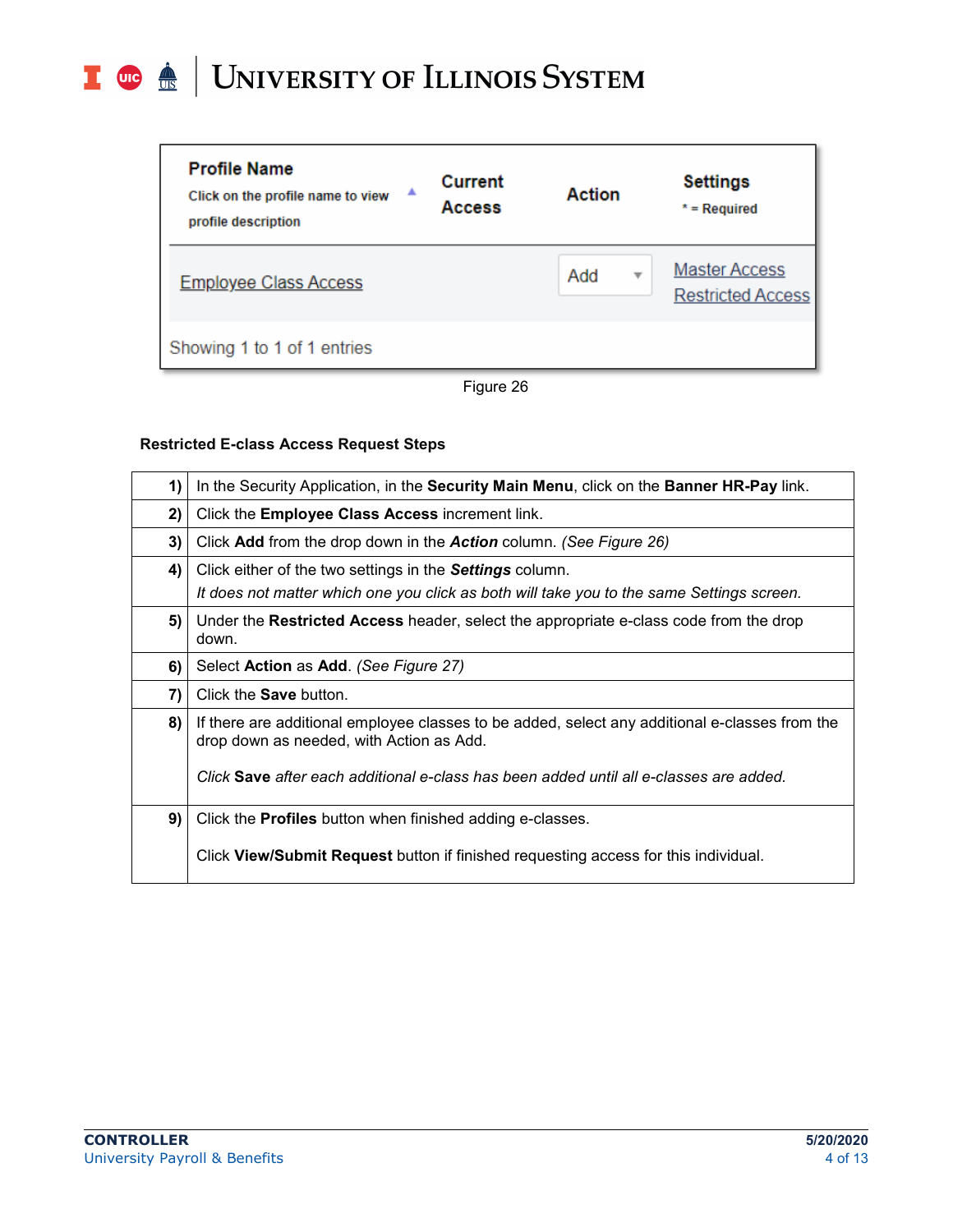### T due de UNIVERSITY OF ILLINOIS SYSTEM

| <b>Master Access (one required)</b>     |                                |   |
|-----------------------------------------|--------------------------------|---|
| <b>Master Access</b>                    | <b>Action</b><br>÷             | ÷ |
|                                         | Add<br>$\overline{\mathbf{v}}$ | v |
| <b>Restricted Access (one required)</b> |                                |   |
| <b>Employee Class Code</b>              | <b>Action</b><br>ê             | ÷ |
| AA - Acad 9/12mth Ben Elig              | Add                            |   |
| AH - Acad 10/12mth NonBen Elig          | Add                            | v |
|                                         |                                |   |
| Save                                    | <b>Profiles</b>                |   |
|                                         |                                |   |

Figure 27

## <span id="page-4-0"></span>**5. Request TS-Org Access**

Determine which TS-Org(s) must be accessible to the individuals who will have time entry roles. Remember to include TS-Orgs for proxy roles.

| 1) | In the Security Application, in the Security Main Menu, click on the Banner HR-Pay link.                                                                                                                                                                                         |
|----|----------------------------------------------------------------------------------------------------------------------------------------------------------------------------------------------------------------------------------------------------------------------------------|
| 2) | Click the HR Org Code Access increment link.                                                                                                                                                                                                                                     |
| 3) | Select Add from the drop down in the Action column for Department HR Organization<br>Level Access. (See Figure 28)                                                                                                                                                               |
| 4) | Click the Dept Org Code Access link in the Settings column for Department HR<br><b>Organization Level Access.</b>                                                                                                                                                                |
| 5) | Select the Chart of Accounts from the drop down.                                                                                                                                                                                                                                 |
| 6) | Select the <b>From Organization</b> to choose a beginning point for a range of organization<br>codes.                                                                                                                                                                            |
| 7) | Select the To Organization to choose an end point for the range of organization codes.<br>Orgs can be added in ranges, so you don't necessarily have to enter each org<br>individually. But all orgs inside the range will be included, so be certain a range is<br>appropriate. |
| 8) | Select Add in the Action column.                                                                                                                                                                                                                                                 |
| 9) | Click the <b>Save</b> button.                                                                                                                                                                                                                                                    |
|    | 10) Click the Profiles button when finished adding TS-Orgs. Then click the View/Submit<br><b>Request</b> button if finished requesting access for this individual.                                                                                                               |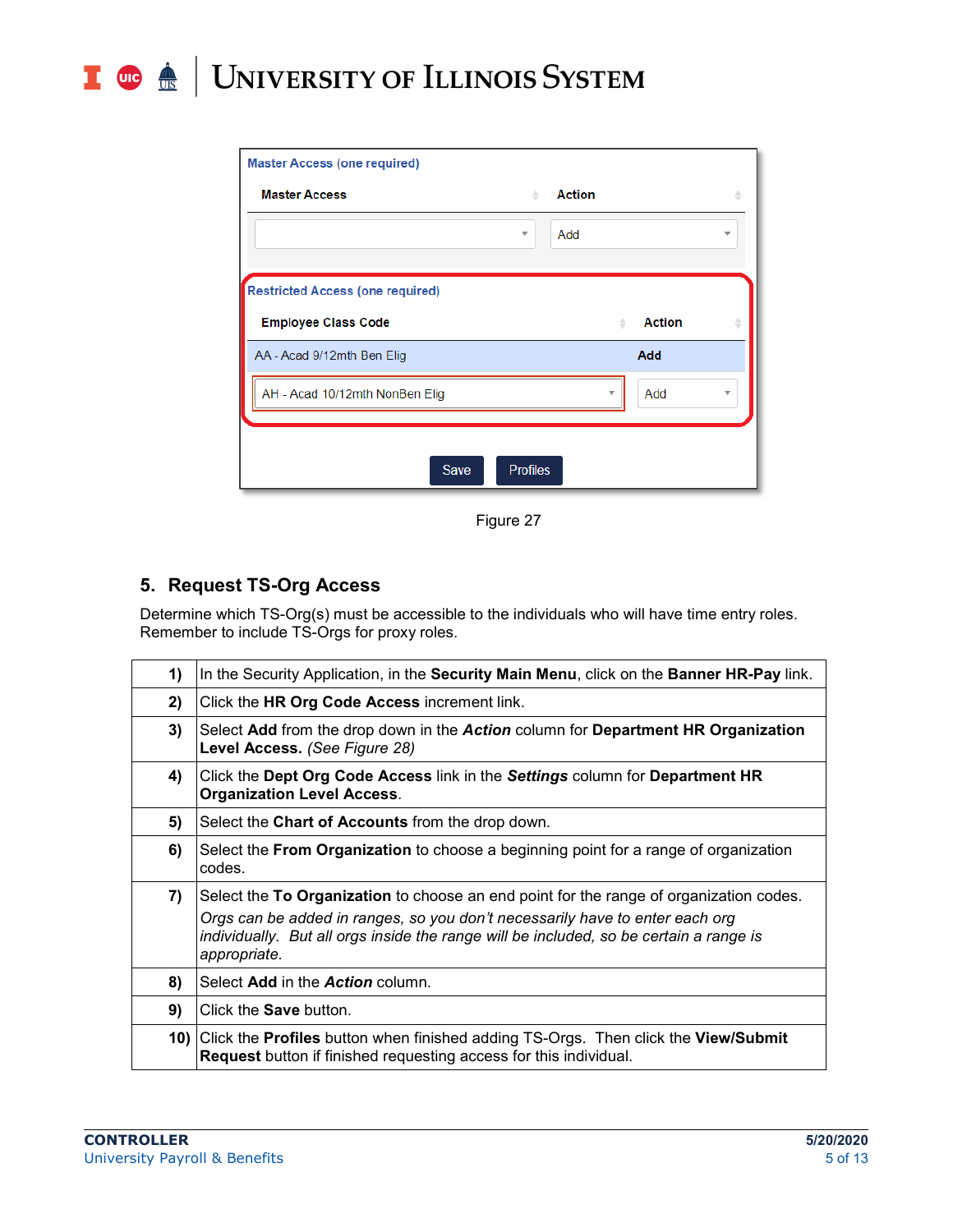## UNIVERSITY OF ILLINOIS SYSTEM **UIC** <u>AIS</u>

| <b>HR Org Code Access</b>                                                                                                                                                |                            |                                 |               |                                   |
|--------------------------------------------------------------------------------------------------------------------------------------------------------------------------|----------------------------|---------------------------------|---------------|-----------------------------------|
| Note:<br>You must save your selection by clicking the Save button before proceeding to another screen. If you do not click the Save button, all selections will be lost. |                            |                                 |               |                                   |
| <b>Profile Name</b><br>Double Click on the profile name to see info about the profile                                                                                    | <b>Authorizer Comments</b> | <b>Current</b><br><b>Access</b> | <b>Action</b> | <b>Settings</b><br>$*$ = Required |
| <b>Central HR Organization Level Access</b>                                                                                                                              |                            |                                 | $\checkmark$  | Central Org Code Access*          |
| <b>Department HR Organization Level Access</b>                                                                                                                           |                            |                                 | Add $\vee$    | Dept Org Code Access*             |
| Save<br><b>View/Submit Request</b>                                                                                                                                       |                            |                                 |               |                                   |



## **II. Request Time Entry Security Profile**

For each individual with a time entry role, determine which time entry security profile is needed for their role (e.g., **Web and/or Department Time Entry Approver** or **Time Entry Approver Proxy**). For each employee with a time entry role, the preceding security steps of *[Initiate Employee Access Request](#page-1-0)*, *[Review and](#page-1-1)  [Complete Security Compliance Statements](#page-1-1)*, *[Request E-Class Access](#page-2-0)*, and *[Request TS-Org Access](#page-4-0)* must be completed in that order before the **Time Entry** security profile is requested.

#### **1. Request Web and/or Department Time Entry Approver Security Profile**

| 1)     | In the Security Application, in the Security Main Menu, click on the Banner HR-Pay link.          |
|--------|---------------------------------------------------------------------------------------------------|
| 2)     | Click the Time Entry increment link.                                                              |
| 3)     | Select Add in the Action column for Web and/or Department Time Entry Approver. (See<br>Figure 29) |
| $\sim$ | Click the <b>Save</b> button.                                                                     |
| 5)     | If finished requesting access, click the View/Submit Request button.                              |

| <b>Time Entry</b>                                                                                                                                                                                     |  |                     |              |  |  |
|-------------------------------------------------------------------------------------------------------------------------------------------------------------------------------------------------------|--|---------------------|--------------|--|--|
| Note:<br>You must save your selection by clicking the Save button before proceeding to another screen. If you do not click the Save button, all selections will be lost.                              |  |                     |              |  |  |
| Current<br><b>Profile Name</b><br><b>Settings</b><br><b>Authorizer Comments</b><br><b>Action</b><br>$*$ = Required<br>Double Click on the profile name to see info about the profile<br><b>Access</b> |  |                     |              |  |  |
| <b>Department Time Entry Originator</b>                                                                                                                                                               |  | □                   | $\checkmark$ |  |  |
| Web and/or Department Time Entry Approver                                                                                                                                                             |  |                     | Add $\vee$   |  |  |
| Web and/or Department Time Entry Superuser                                                                                                                                                            |  | □                   | $\checkmark$ |  |  |
| <b>Time Entry Originator Proxy</b><br>Proxy Maintenance Form                                                                                                                                          |  | ப                   | $\check{ }$  |  |  |
| <b>Time Entry Approver Proxy</b><br>Proxy Maintenance Form                                                                                                                                            |  | П                   | $\check{ }$  |  |  |
|                                                                                                                                                                                                       |  |                     |              |  |  |
| Save                                                                                                                                                                                                  |  | View/Submit Request |              |  |  |

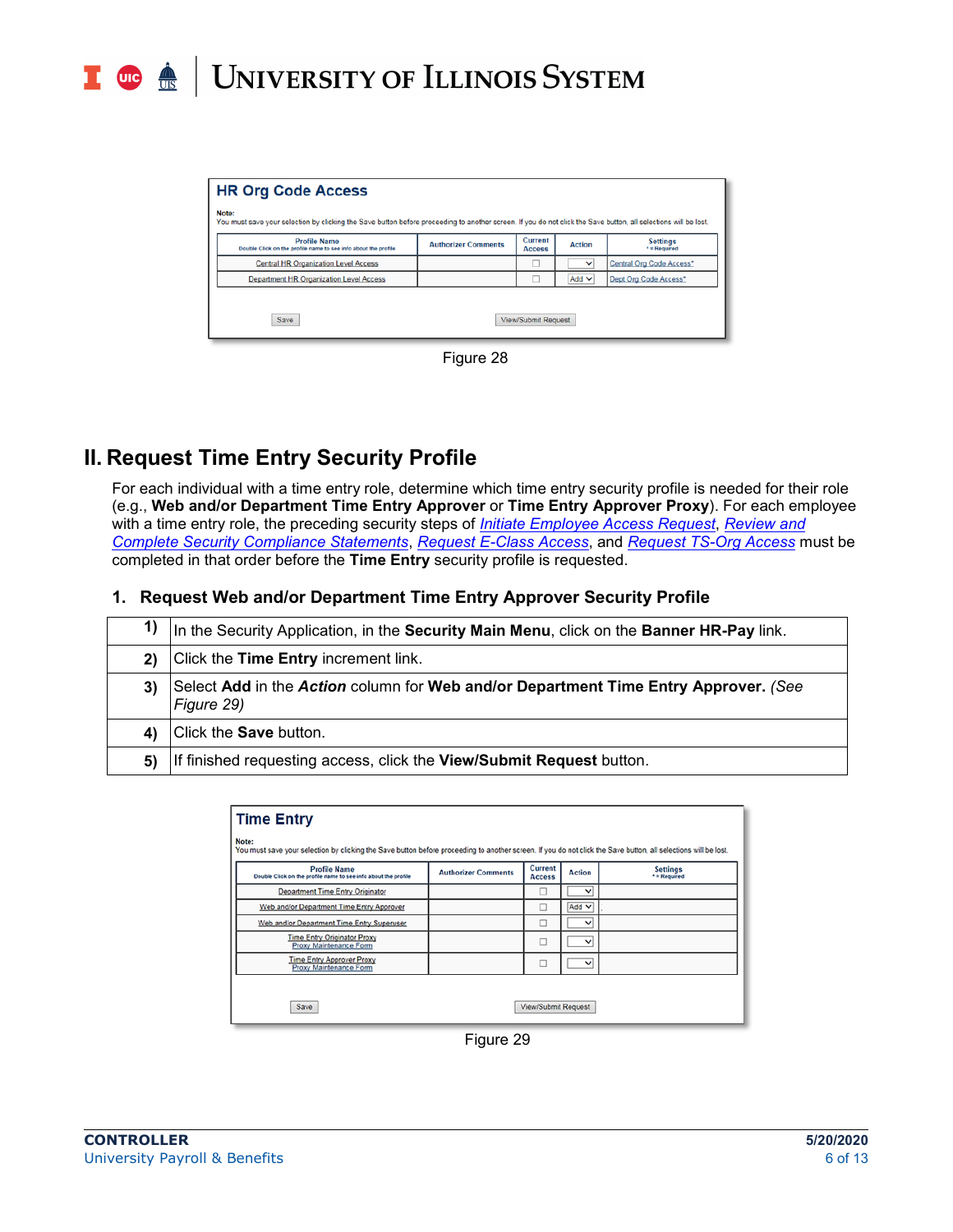### T die <u>dis</u> UNIVERSITY OF ILLINOIS SYSTEM

| 1)   | In the Security Application, in the Security Main Menu, click on the Banner HR-Pay link.           |
|------|----------------------------------------------------------------------------------------------------|
| $2)$ | Click the Time Entry increment link.                                                               |
| 3)   | Select Add in the Action column for Web and/or Department Time Entry Superuser. (See<br>Figure 30) |
| 4) I | Click the <b>Save</b> button.                                                                      |
| 5) I | Click the View/Submit Request button.                                                              |

**2. Request Web and/or Department Time Entry Superuser Security Profile**

| Click the <b>Save</b> button.                                                                                                                                            |                            |         |        |                 |  |
|--------------------------------------------------------------------------------------------------------------------------------------------------------------------------|----------------------------|---------|--------|-----------------|--|
| Click the View/Submit Request button.                                                                                                                                    |                            |         |        |                 |  |
|                                                                                                                                                                          |                            |         |        |                 |  |
| <b>Time Entry</b>                                                                                                                                                        |                            |         |        |                 |  |
| Note:<br>You must save your selection by clicking the Save button before proceeding to another screen. If you do not click the Save button, all selections will be lost. |                            |         |        |                 |  |
| <b>Profile Name</b>                                                                                                                                                      | <b>Authorizer Comments</b> | Current | Action | <b>Settings</b> |  |

| <b>Profile Name</b><br>Double Click on the profile name to see info about the profile | <b>Authorizer Comments</b> | Current<br><b>Access</b>   | <b>Action</b> | <b>Settings</b><br>* = Required |
|---------------------------------------------------------------------------------------|----------------------------|----------------------------|---------------|---------------------------------|
| <b>Department Time Entry Originator</b>                                               |                            |                            | $\checkmark$  |                                 |
| Web and/or Department Time Entry Approver                                             |                            |                            | $\checkmark$  |                                 |
| Web and/or Department Time Entry Superuser                                            |                            |                            | $Add$ $\vee$  |                                 |
| <b>Time Entry Originator Proxy</b><br>Proxy Maintenance Form                          |                            |                            | $\checkmark$  |                                 |
| <b>Time Entry Approver Proxy</b><br>Proxy Maintenance Form                            |                            |                            | $\checkmark$  |                                 |
| Save                                                                                  |                            | <b>View/Submit Request</b> |               |                                 |

Figure 30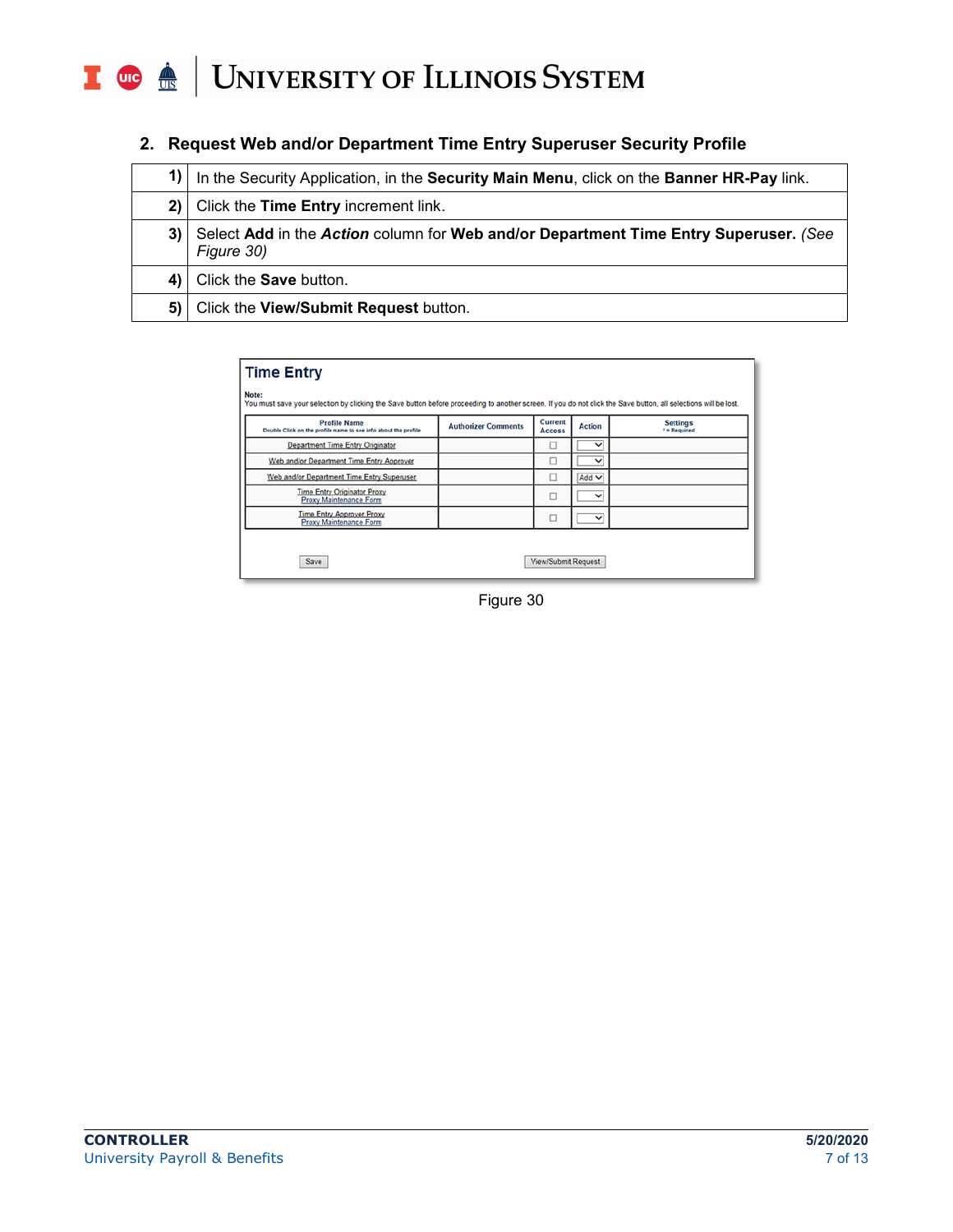## I **the detection of South SCITLE SETTEM**

|      | 1) In the Security Application, in the Security Main Menu, click on the Banner HR-Pay link. |
|------|---------------------------------------------------------------------------------------------|
|      | 2) Click the Time Entry increment link.                                                     |
|      | 3) Select Add in the Action column for Time Entry Originator Proxy. (See Figure 31)         |
|      | 4) Click the <b>Save</b> button.                                                            |
| 5) I | Click the View/Submit Request button.                                                       |

#### **3. Request Time Entry Originator Proxy Security Profile**

| <b>Time Entry</b>                                                                                                                                                        |                            |                          |               |                                 |
|--------------------------------------------------------------------------------------------------------------------------------------------------------------------------|----------------------------|--------------------------|---------------|---------------------------------|
| Note:<br>You must save your selection by clicking the Save button before proceeding to another screen. If you do not click the Save button, all selections will be lost. |                            |                          |               |                                 |
| <b>Profile Name</b><br>Double Click on the profile name to see info about the profile                                                                                    | <b>Authorizer Comments</b> | Current<br><b>Access</b> | <b>Action</b> | <b>Settings</b><br>* = Required |
| Department Time Entry Originator                                                                                                                                         |                            |                          | $\checkmark$  |                                 |
| Web and/or Department Time Entry Approver                                                                                                                                |                            |                          | ◡             |                                 |
| Web and/or Department Time Entry Superuser                                                                                                                               |                            | ப                        | $\check{ }$   |                                 |
| <b>Time Entry Originator Proxy</b><br>Proxy Maintenance Form                                                                                                             |                            | о                        | $\check{ }$   |                                 |
| <b>Time Entry Approver Proxy</b><br>Proxy Maintenance Form                                                                                                               |                            | п                        | Add $\vee$    |                                 |
|                                                                                                                                                                          |                            |                          |               |                                 |
| Save                                                                                                                                                                     |                            | View/Submit Request      |               |                                 |



## **4. Request Time Entry Approver Proxy Security Profile**

|    | 1) In the Security Application, in the Security Main Menu, click on the Banner HR-Pay link. |
|----|---------------------------------------------------------------------------------------------|
|    | 2) Click the Time Entry increment link.                                                     |
|    | 3) Select Add in the Action column for Time Entry Approver Proxy. (See Figure 32)           |
|    | 4) Click the <b>Save</b> button.                                                            |
| 5) | Click the View/Submit Request button.                                                       |

| <b>Time Entry</b>                                                                     |                                                                                                                                                                 |                            |               |                                 |  |  |
|---------------------------------------------------------------------------------------|-----------------------------------------------------------------------------------------------------------------------------------------------------------------|----------------------------|---------------|---------------------------------|--|--|
| Note:                                                                                 | You must save your selection by clicking the Save button before proceeding to another screen. If you do not click the Save button, all selections will be lost. |                            |               |                                 |  |  |
| <b>Profile Name</b><br>Double Click on the profile name to see info about the profile | <b>Authorizer Comments</b>                                                                                                                                      | Current<br><b>Access</b>   | <b>Action</b> | <b>Settings</b><br>* = Required |  |  |
| Department Time Entry Originator                                                      |                                                                                                                                                                 |                            | $\check{ }$   |                                 |  |  |
| Web and/or Department Time Entry Approver                                             |                                                                                                                                                                 |                            | $\check{ }$   |                                 |  |  |
| Web and/or Department Time Entry Superuser                                            |                                                                                                                                                                 | ⊔                          | v             |                                 |  |  |
| <b>Time Entry Originator Proxy</b><br>Proxy Maintenance Form                          |                                                                                                                                                                 | о                          | $\checkmark$  |                                 |  |  |
| <b>Time Entry Approver Proxy</b><br>Proxy Maintenance Form                            |                                                                                                                                                                 |                            | Add $\vee$    |                                 |  |  |
|                                                                                       |                                                                                                                                                                 |                            |               |                                 |  |  |
| Save                                                                                  |                                                                                                                                                                 | <b>View/Submit Request</b> |               |                                 |  |  |

Figure 32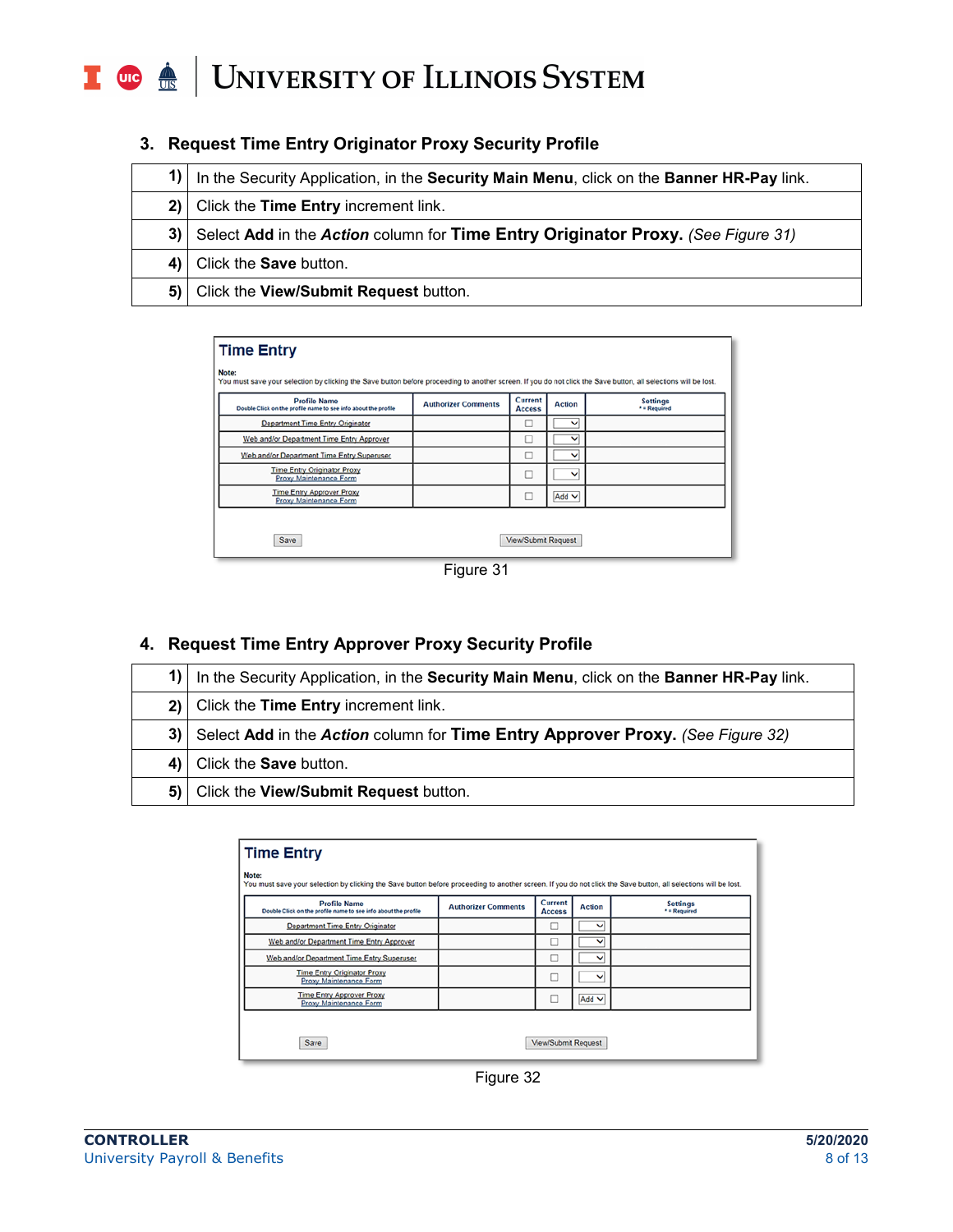## I **C**  $\triangleq$  UNIVERSITY OF ILLINOIS SYSTEM

|  |  | 5. Submit a Security Profile Request for Department Time Entry Originator |  |
|--|--|---------------------------------------------------------------------------|--|
|  |  |                                                                           |  |

| In the Security Application, in the Security Main Menu, click on the Banner HR-Pay link. |
|------------------------------------------------------------------------------------------|
| 2) Click the Time Entry increment link.                                                  |
| 3) Select Add in the Action column for Department Time Entry Originator. (See Figure 33) |
| 4) Click the <b>Save</b> button.                                                         |
| 5) Click the View/Submit Request button.                                                 |

| <b>Time Entry</b>                                                                                                                                                                                   |  |                     |              |  |  |
|-----------------------------------------------------------------------------------------------------------------------------------------------------------------------------------------------------|--|---------------------|--------------|--|--|
| Note:<br>You must save your selection by clicking the Save button before proceeding to another screen. If you do not click the Save button, all selections will be lost.                            |  |                     |              |  |  |
| Current<br><b>Profile Name</b><br><b>Settings</b><br><b>Authorizer Comments</b><br><b>Action</b><br>* = Required<br>Double Click on the profile name to see info about the profile<br><b>Access</b> |  |                     |              |  |  |
| Department Time Entry Originator                                                                                                                                                                    |  |                     | $Add$ $\vee$ |  |  |
| Web and/or Department Time Entry Approver                                                                                                                                                           |  | L                   | $\check{ }$  |  |  |
| Web and/or Department Time Entry Superuser                                                                                                                                                          |  | □                   | $\check{ }$  |  |  |
| <b>Time Entry Originator Proxy</b><br>Proxy Maintenance Form                                                                                                                                        |  | u                   | $\check{ }$  |  |  |
| <b>Time Entry Approver Proxy</b><br>Proxy Maintenance Form                                                                                                                                          |  |                     | $\check{ }$  |  |  |
|                                                                                                                                                                                                     |  |                     |              |  |  |
| Save                                                                                                                                                                                                |  | View/Submit Request |              |  |  |

Figure 33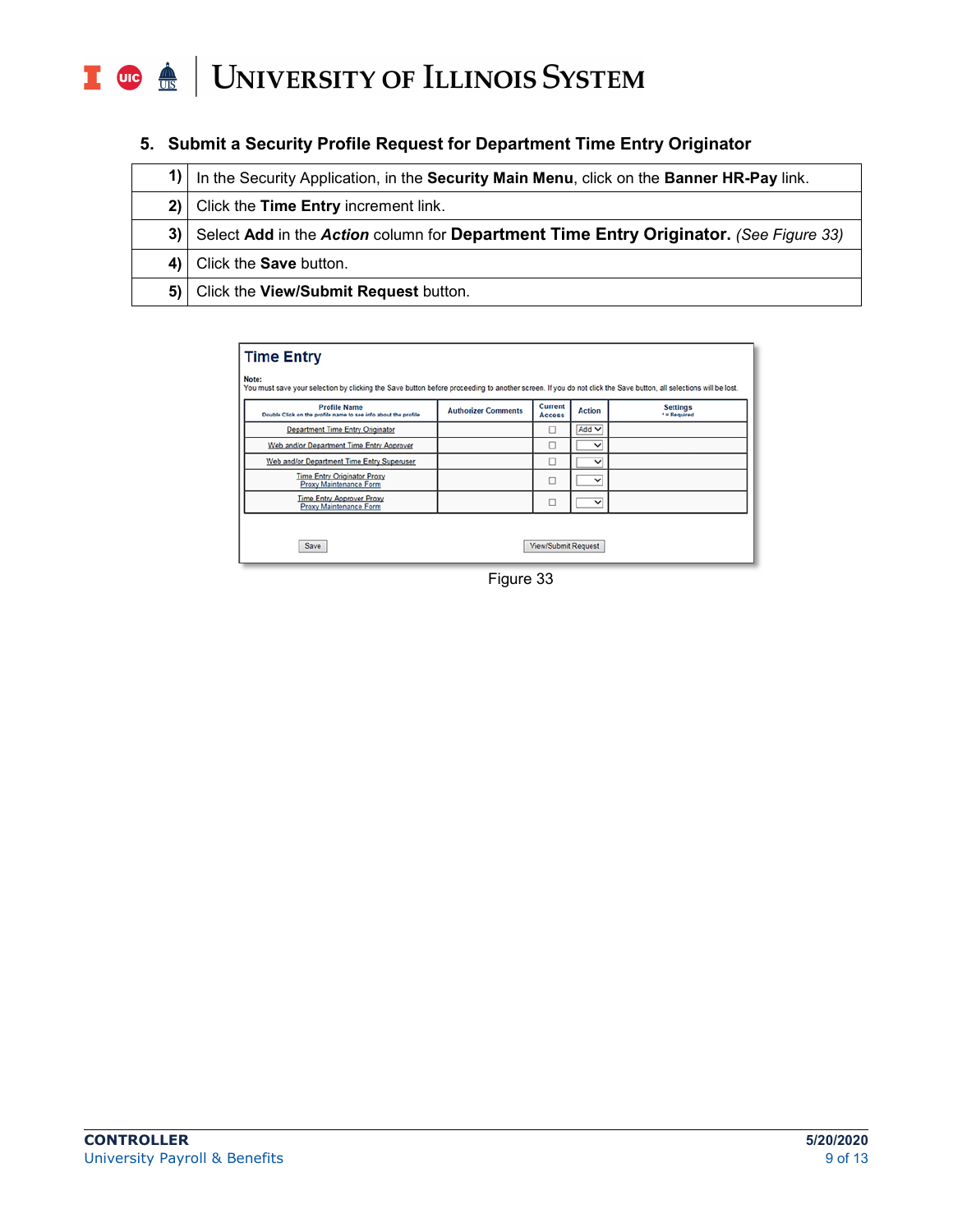## UNIVERSITY OF ILLINOIS SYSTEM **UIC**

## **III. Review and Modify Time Approval Routing Queue**

AITS will grant the requested security and create the time approval routing queues for the TS-Orgs in *NTRRQUE* in **Banner** based on new time entry and org security profile requests submitted by the USC in the *Security Application.*

The unit **Superuser** should make any necessary changes to the time approval routing queue in *NTRRQUE* prior to the time entry period.

If the unit **Superuser** is unknown or unavailable, University Payroll & Benefits Customer Service can provide information on the current time approval queue(s) for the unit. Call UIC (312) 996-7200, UIUC (217) 265-6363, UIS (217) 206-7211 or email payinq@uillinois.edu.

### **1. Review an Existing Time Approval Routing Queue**

| 1) | Open the Routing Queue Rules Form (NTRRQUE) in Banner.                                                                                  |
|----|-----------------------------------------------------------------------------------------------------------------------------------------|
| 2) | Enter the COA.                                                                                                                          |
| 3) | Enter the Organization.<br>Make sure the <b>Position</b> field is not populated (delete the Position if it happens to be<br>populated). |
| 4) | Click the <b>Next Section</b> button.                                                                                                   |
| 5) | Under Approval Category, select Time Entry and Approval. (See Figure 34)                                                                |
| 6) | Review the entries in the Approver Sequence block. Make any changes that need to be<br>made.                                            |
| 7) | If any changes were made, click the <b>Save</b> button.                                                                                 |

| $\boldsymbol{\mathsf{x}}$                                                                                          |                               | UNIVERSITY OF ILLINOIS SYSTEM Routing Queue Rules NTRRQUE 9.3.6 (BANDEV) (2UIC) |                    |                                      | $\blacksquare$ ADD       | <b>RETRIEVE</b> | <b>A RELATED</b>                |                       | <b>IS TOOLS</b>   |
|--------------------------------------------------------------------------------------------------------------------|-------------------------------|---------------------------------------------------------------------------------|--------------------|--------------------------------------|--------------------------|-----------------|---------------------------------|-----------------------|-------------------|
| <b>COA: 1</b><br>Organization:                                                                                     |                               | <b>Position Type:</b><br><b>Position:</b>                                       | <b>Reports To:</b> |                                      |                          |                 |                                 | <b>Start Over</b>     |                   |
| IV.<br><b>ROUTING QUEUE RULES</b>                                                                                  |                               |                                                                                 |                    |                                      |                          |                 | <b>D</b> Insert <b>D</b> Delete | $T_{\text{III}}$ Copy | <b>Y</b> , Filter |
| Approval Category *                                                                                                |                               |                                                                                 |                    | <b>Approval Category Description</b> |                          |                 |                                 |                       |                   |
| TIME<br>Time Entry and Approval                                                                                    |                               |                                                                                 |                    |                                      |                          |                 |                                 |                       |                   |
| $M$ 4 1 of 1 $M$                                                                                                   | 3<br>Per Page<br>$\mathbf{v}$ |                                                                                 |                    |                                      |                          |                 |                                 |                       | Record 1 of 1     |
| E Insert<br>Delete <sup>v</sup> a Copy <b>Y</b> , Filter<br><b>V</b> DETAILS                                       |                               |                                                                                 |                    |                                      |                          |                 |                                 |                       |                   |
| Approver Sequence *                                                                                                | Mandatory Approver            | Approver Position *                                                             |                    | <b>Approver Position Description</b> | <b>Current Incumbent</b> |                 | <b>Approver Action</b>          |                       |                   |
|                                                                                                                    |                               | UB4020                                                                          |                    | FINANCE & PERSONNEL ADMNR            | Jayla Kennedy            |                 | Approve                         |                       |                   |
| Record 1 of 1<br>$\overline{9}$<br>Per Page<br>of $1 \triangleright H$<br>$M \blacktriangleleft 1$<br>$\mathbf{v}$ |                               |                                                                                 |                    |                                      |                          |                 |                                 |                       |                   |

Figure 34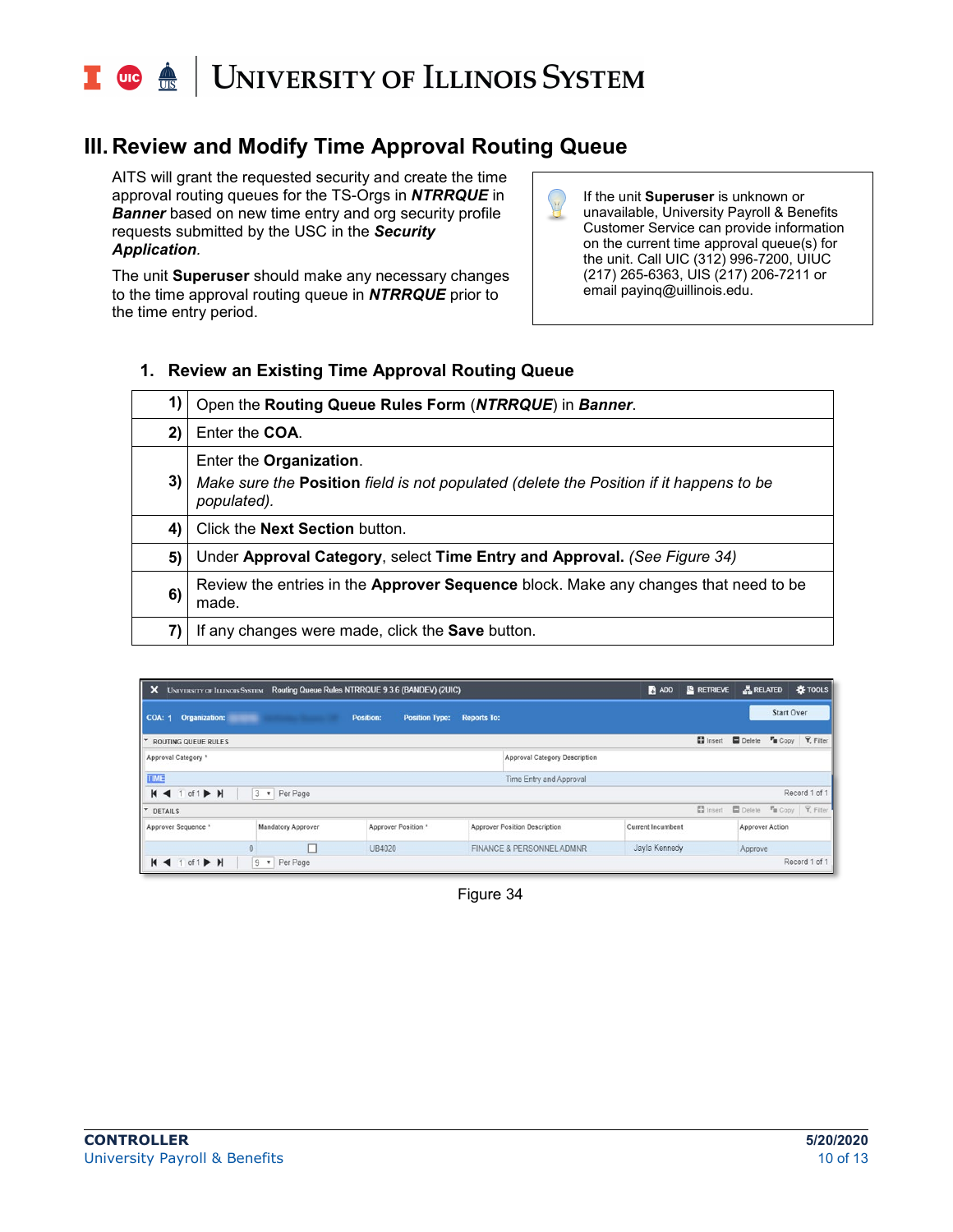

#### **2. Establish Time Approval Routing Queue**

If for some reason, the time approval routing queue has not yet been created, but the time entry security has been established for all roles, the unit **Superuser** can and must set up the time approval queue in *NTRRQUE* so employees can submit timesheets.

| 1) | Open the Routing Queue Rules Form (NTRRQUE).                                                                                                   |
|----|------------------------------------------------------------------------------------------------------------------------------------------------|
| 2) | Enter the COA.                                                                                                                                 |
| 3) | Enter the Organization.<br>Make sure the <b>Position</b> field is not populated (delete the Position if it happens to be populated).           |
| 4) | Click the <b>Next Section</b> button.                                                                                                          |
| 5) | Under Approval Category, select Time Entry and Approval.                                                                                       |
| 6) | Type 1 in the Approver Sequence field, then tab to the Approver Position field and type the<br>position number for the Approver.               |
|    | <b>NOTE:</b> The <b>Mandatory Approver</b> box should <b>never</b> be checked. If this box is checked the<br>Routing Queue may become invalid. |
| 7) | In the Approver Action field, select Approve.                                                                                                  |
| 8) | Click the <b>Save</b> button.                                                                                                                  |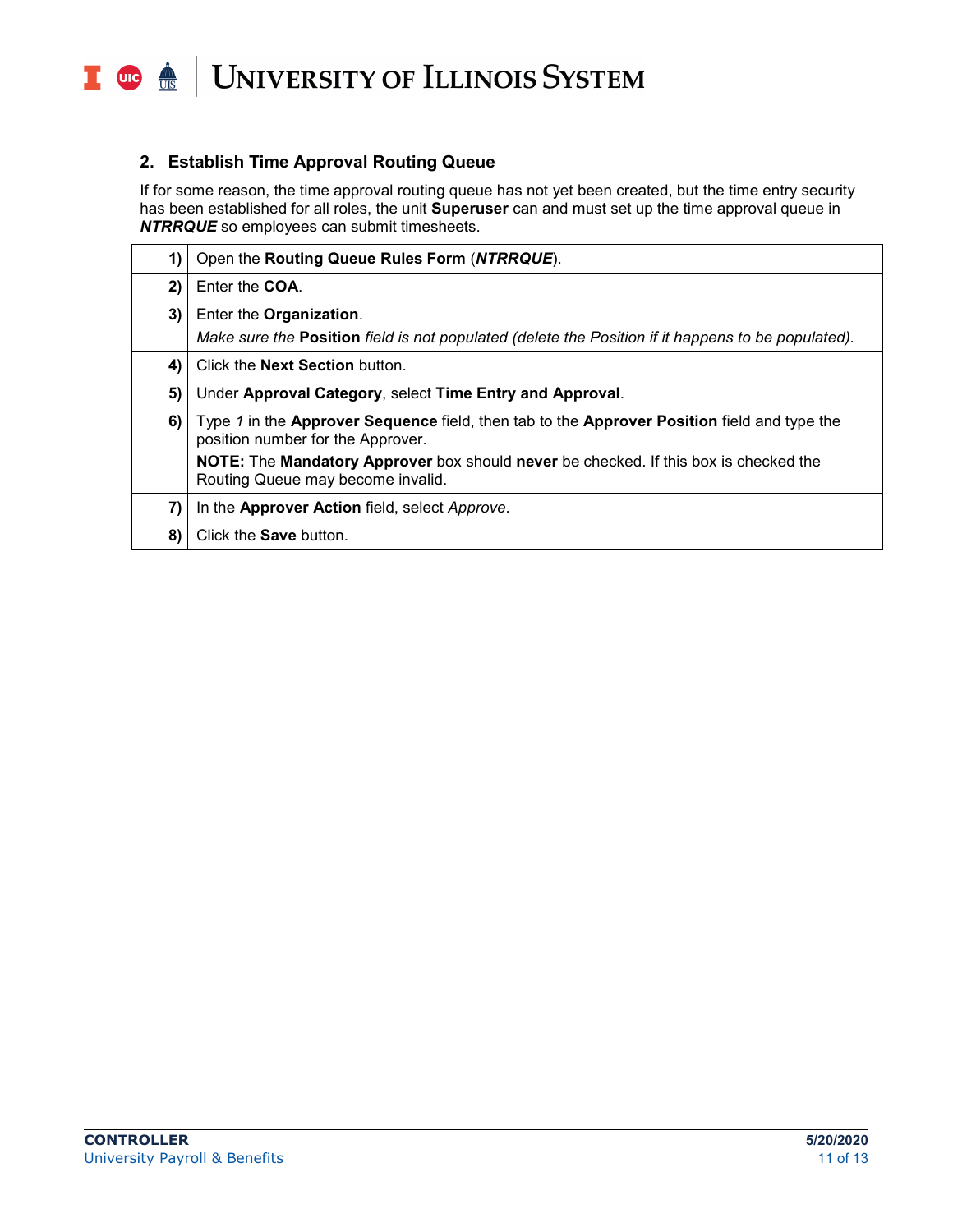## I **C**  $\triangleq$  UNIVERSITY OF ILLINOIS SYSTEM

## **IV.Situations to Avoid**

|    | <b>Problem</b>                                                                                                                                                           | <b>Solution</b>                                                                                                                                                                                                                                                                                       |  |  |
|----|--------------------------------------------------------------------------------------------------------------------------------------------------------------------------|-------------------------------------------------------------------------------------------------------------------------------------------------------------------------------------------------------------------------------------------------------------------------------------------------------|--|--|
| 1. | <b>Employee Web Time Entry Originators cannot extract</b><br>timesheets.                                                                                                 | The employee job record displays the<br>wrong time entry method.                                                                                                                                                                                                                                      |  |  |
|    | <b>Error:</b> "You have no records available at this time. Please<br>contact your Payroll Administrator if you have any<br>questions."                                   | Submit a HRFE transaction to correct<br>the job record error.                                                                                                                                                                                                                                         |  |  |
| 2. | Unit cannot extract timesheets.                                                                                                                                          | Units must establish a time approval                                                                                                                                                                                                                                                                  |  |  |
|    | A time approval routing queue has not been established for<br>the timesheet organization.                                                                                | routing queue in the Routing Queue<br>Rules Form (NTRRQUE) in Banner for<br>the TS-Org. After the USC requests the<br>appropriate time entry security profiles<br>for individuals in the time approval<br>process, the unit Superuser can<br>establish the time approval routing<br>queue in NTRRQUE. |  |  |
|    | Employee Web Time Entry Error: "Your records cannot be<br>processed at this time. Please contact the Payroll<br>Department."                                             |                                                                                                                                                                                                                                                                                                       |  |  |
|    | Department Originator Error: *ERROR* No approval<br>routing queue established.                                                                                           |                                                                                                                                                                                                                                                                                                       |  |  |
|    |                                                                                                                                                                          | See also Problem #3 regarding Error:<br>Incumbent field will indicate "VACANT".                                                                                                                                                                                                                       |  |  |
| 3  | Unit cannot extract timesheets.                                                                                                                                          | Update the time approval routing queue<br>with the new Time Approver's<br>information or the new position<br>information for the Time Approver.                                                                                                                                                       |  |  |
|    | A position selected for the Time Approver is no longer<br>"active". Common reasons for a position to be no longer<br>"active" are:                                       |                                                                                                                                                                                                                                                                                                       |  |  |
|    | Time Approver has been terminated<br>$\bullet$<br>Time Approver has on leave<br>$\bullet$<br>Time Approver has been promoted<br>$\bullet$<br>Time Approver has a new job | Remember, the unit Superuser must<br>notify the USC to contact AITS to<br>establish security access for new Time<br>Approvers.                                                                                                                                                                        |  |  |
|    | Incumbent field will indicate "VACANT".                                                                                                                                  |                                                                                                                                                                                                                                                                                                       |  |  |
|    | <b>Employee Web Time Entry Error: "Your records cannot be</b><br>processed at this time. Please contact the Payroll<br>Department."                                      |                                                                                                                                                                                                                                                                                                       |  |  |
|    | Department Originator Error: "*ERROR* Approver's<br>position is vacant for the pay period"                                                                               |                                                                                                                                                                                                                                                                                                       |  |  |
| 4. | The Time Approver cannot extract their own timesheet.                                                                                                                    | The Override Approvals Queue                                                                                                                                                                                                                                                                          |  |  |
|    | <b>Error: "Timesheet records could not be retrieved."</b>                                                                                                                | (NBAJQUE) for the Time Approver is<br>"broken".                                                                                                                                                                                                                                                       |  |  |
|    | Common reasons for a position to be no longer "active" are:                                                                                                              | <b>NBAJQUE</b> will not indicate that the                                                                                                                                                                                                                                                             |  |  |
|    | Override Approver has been terminated<br>Override Approver has on leave<br>Override Approver has been promoted<br>Override Approver has a new job                        | Override Approver's position is no longer<br>"active" like NTRRQUE with the<br>incumbent field showing "VACANT".                                                                                                                                                                                      |  |  |